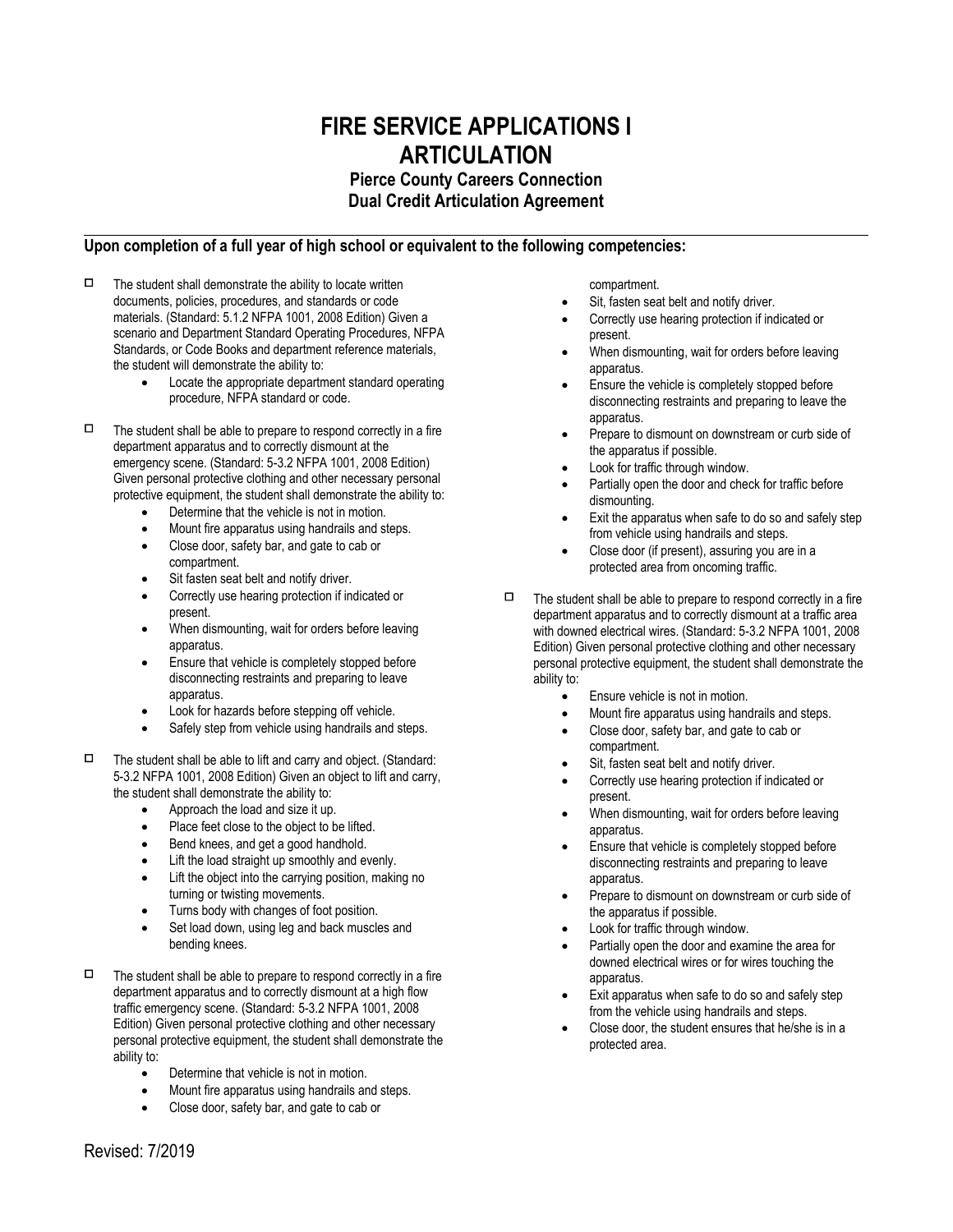- $\Box$  The student shall be able to operate in a high traffic environment so that procedures are followed, personal protective clothing is worn, a protective work area is established, and traffic is controlled. (Standard: 5-3.3 NFPA 1001, 2008 Edition) Given personal protective clothing, other necessary personal protective equipment, and traffic and scene control devices, the student shall demonstrate the ability to:
	- Wear all personal protective clothing necessary for working in a traffic area. If a Class III vest is not worn/available, the student must state that the reflective tape of the structural firefighting gear is in good condition.
	- If available, place a warning sign 100 to 1500 feet upstream of the blocking apparatus.
	- Establish a one lane taper 75-100 foot in length from the blocking apparatus upstream using cones and/or flares (must first check area for flammable material before using flares).
	- Establish a working zone downstream from the blocking apparatus using cones and/or flares (must first check area for flammable material before using flares).
	- Always face approaching traffic when working upstream of the blocking apparatus.
	- Establish flagging station and demonstrate the Following flagging signals.
		- 1. Stopping traffic
		- 2. Releasing traffic<br>3. Slowing traffic
		- Slowing traffic
		- 4. Directing traffic to another lane
	- Always face approaching traffic when picking up the traffic control devices.
- $\Box$  The student shall be able to operate in a downed electrical wire environment so that procedures are followed, personal protective clothing is worn, and a protective work area is established. (Standard: 5-3.3 NFPA 1001, 2008 Edition) Given personal protective clothing and scene control devices, the student shall demonstrate the ability to:
	- Establish a normal danger zone in a downed electrical wire hazard according to the following instructions. Using a radius of one span of lines, mark a circle around each of the power poles on each side of the broken or downed line.
	- Enlarge the danger zone around a downed electrical wire hazard (if the wire is in contact with a conductive material such as a fence, gate, building, etc.)
	- Using scene and/or traffic control devices, mark the danger zone.
	- Construct a traffic control zone around the area using the following:
		- 1. If available, place a warning sign 100 to 1500 feet upstream of the blocking apparatus (may use simulated sign)
		- 2. Establish a one lane taper 75 100 foot in length from the blocking apparatus upstream using cones and/or flares (must first check area for flammable material before using flare).
		- 3. Establish a danger zone downstream from the blocking apparatus using cones and/or flares (must first check area for flammable

material before using flares.)

- 4. Face approaching traffic when working upstream of the blocking apparatus.
- $\Box$  The student shall be able to properly don personal protective clothing in one minute and to prepare the personal protective clothing for reuse. (Standard: 5-1.2 NFPA 1001, 2008, Edition) Given personal protective clothing (boots, pants, coat, hood, gloves, and helmet), the student shall demonstrate the ability to:
	- "Donning:" Don pants and boots with all fasteners secured and suspenders in place.
	- Don hood covering ears, head, and neck.
	- Don coat including storm flap closed and collar up and secured.
	- Don helmet and secure with chinstrap.
	- Don gloves with no skin exposed.
	- Complete above correctly within one minute.
	- "Doffing:" Place all equipment in a ready state for reuse.
- $\Box$  The student, while operating at a simulated fire scene or cab of apparatus, and in full protective clothing, shall be able to correctly don and activate the SCBA in one minute. (Standard: 5-3.1 NFPA 1001, 2008 Edition) Given a SCBA and in full protective clothing, the student shall be able to: (Time will begin when SCBA donning starts and ends when the SCBA is correctly donned with all protective clothing correctly in place and the student is on air.)
	- Correctly don SCBA including checking amount of air in cylinder and operation of low air alarm.
	- Correctly don face piece including checking seal and operation of exhalation valve.
	- Activate and check PASS device.
	- Have all personal protective clothing correctly in place.
	- Correctly accomplished all of the above in one (1) minute.
- $\Box$  The student shall be able to inspect a SCBA to show that it is in a safe condition for immediate use. (Standard: 5-5.1 NFPA 1001, 2008 Edition) Given a Fire Department SCBA, the student shall demonstrate the ability to:
	- Check straps and back pack assembly.
	- Check condition and hydrostatic test date of cylinder.
	- Turn the cylinder valve on fully.
	- Compare that two pressure gauges are within 100 PSI of each other with high pressure SCBA.
	- Check face piece, hose, and exhalation valve by inhaling and exhaling.
	- Check regulator operation by connecting to face piece and breathing.
	- Check by-pass operation and ensure by-pass is in the off position after testing.
	- Check low pressure alarm while bleeding the air line.
	- Return all straps, valves, and components back to ready state.
	- Check the air cylinder is in off position and for adequate air pressure (90% - full).
	- Student states will tab unit out of service and/or notify supervisor of any irregularities found.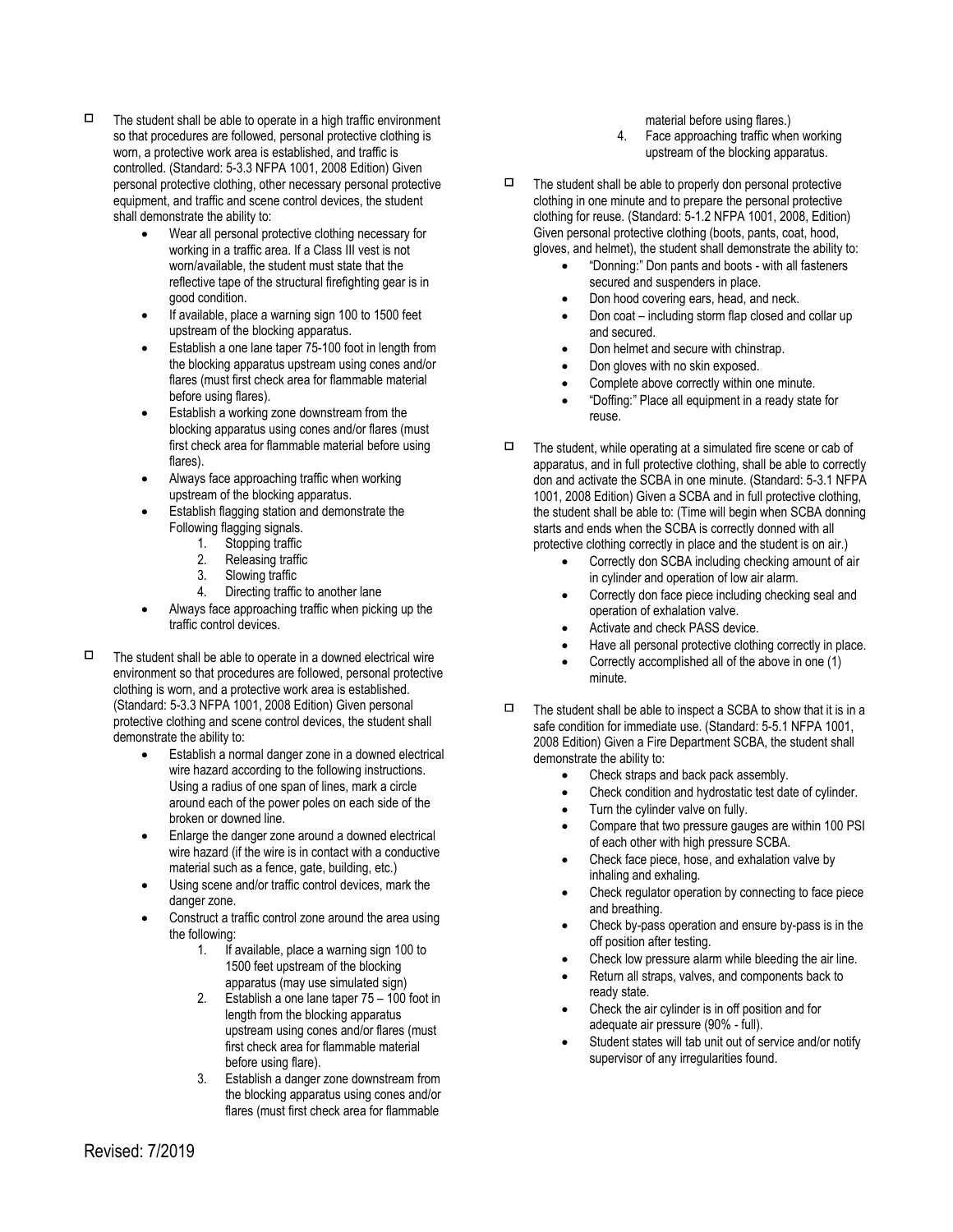- $\Box$  The student shall demonstrate cleaning and sanitizing a SCBA. (Standard: 5-5.1 NFPA 1001, 2008 Edition) Given a Fire Department SCBA and proper cleaning supplies, the student shall demonstrate the ability to:
	- Inspect all rubber/elastomeric parts for cracks and other damage.
	- Wash the assembly in warm water containing an approved cleaner/disinfectant.
	- Rinse with clear, warm water.
	- Air dry or dry with a lint free cloth (never uses a paper towel.
	- Ensure the proper operation of the exhalation valve.
	- Wipe off the entire unit using a soft cloth and an approved cleaner/disinfectant.
	- SCBA Harness: Wipe with mild soap or commercial cleaning agent.
	- Rinse Thoroughly.
	- Allow to air dry.
- $\Box$  The student, while operating in a simulated hazardous environment, shall be able to use controlled breathing techniques and perform emergency procedures in event of SCBA failure. (Standard: 5-3.1 NFPA 1001, 2008 Edition) Given personal protective clothing and SCBA, the student shall be able to perform the following: (Note: The evaluator will select at least one procedure from conservation of air, one procedure from SCBA failure, one procedure from depletion of air supply, and alarm mode from pass device use.)
	- Conservation of Air: Demonstrate controlled breathing when instructed to (e.g.: Inhale through the nose, exhale through the mouth, and control rate of breathing.)
	- Demonstrate skip breathing when instructed to (e.g.: Take a regular breath and hold, take another breath, exhale and repeat.)
	- SCBA Failure: Emergency procedures when air is not flowing into the face piece:
		- 1. Check that cylinder is fully open.
		- 2. Close mainline, if present.
		- 3. Open bypass slowly.
		- 4. Close bypass after each breath.
		- 5. Open bypass for next breath.
		- 6. Exit hazardous area rapidly.
	- Emergency procedures when face piece is no longer intact:
		- 1. Breathe directly from low pressure hose or regulator.
		- 2. Make tight seal around hose or regulator with mouth.
		- 3. Breathe through mouth and exhale through nose.
		- 4. Exit hazardous area rapidly.
		- Depletion of Air Supply: Emergency procedures when out of air with no air re-supply available:
			- 1. Activate pass device.
			- 2. Establish filter breathing while staying as low as possible.
			- 3. Exit hazardous area rapidly.
	- Emergency procedures when out of air with a full cylinder available.
		- 1. Doff backpack.
- 2. Close cylinder valve and release pressure.
- 3. Disconnect hose from cylinder.
- 4. Remove depleted cylinder.
- 5. Replace with cylinder containing air.
- 6. Connect hose to cylinder
- 7. Turn on cylinder.<br>8. Re-don back pack
- Re-don back pack.
- Emergency procedures when out of air with transfill or buddy breathing capability available:
	- 1. Attach transfill hose or buddy breather hose to both SCBA units: exit hazardous area rapidly.
- Activate PASS device in alarm mode/panic button.
- $\Box$  The student, while operating as a member of a team at a simulated fire scene, shall be able to operate in a hazardous environment, keeping track of his/her air supply so that the hazardous area is exited prior to depletion of the air supply. (Standard: 5-3.1 NFPA 1001, 2008 Edition) Given SCBA, hand light, assortment of forcible entry tools, team member, scenario with hazardous environment, and full protective equipment, the student shall be able to:
	- Determine air supply available when entering hazardous atmosphere.
	- Monitor the air supply available while in hazardous atmosphere.
	- Make decision to leave hazardous atmosphere with team member(s) before depletion of air supply.
	- Notify supervisor by radio that air supply is low and state team will be exiting the hazardous environment.
	- Exit hazardous atmosphere before depletion of air supply.
- $\Box$  The student shall be able to identify the need to exit a hazardous area, develop a plan of egress, communicate the plan to supervisor and subordinate, and exit the hazardous area. (Standard: 5-3.5 NFPA 1001, 2008 Edition) Given an area of obscured visibility, a team member, hand light, assortment of forcible entry tools, portable radio, charged houseline or guideline, and in full protective equipment, the students shall demonstrate the ability to:
	- Identify the need to exit the hazardous environment.
	- Communicate and coordinate egress with team member.
		- Communicate egress plan with immediate supervisor by radio.
	- Follow guideline or hose line to point of egress.
	- Maintain team integrity.
	- Exit area before air supply is exhausted.
- $\Box$  The student, becoming disoriented, shall be able to communicate the situation by radio and exit the hazardous area. (The student shall be in full protective equipment.) (Standard: 5-3.5 NFPA 1001, 2008 Edition) Given an area of obscured visibility, portable radio, and a charged hose line placed in the structure so it can be followed out if found, the student (after being led around to become disoriented) shall demonstrate the ability to:
	- Remain calm and consider actions.
	- Communicate situation by radio utilizing emergency traffic.
	- Remain on hands and knees.